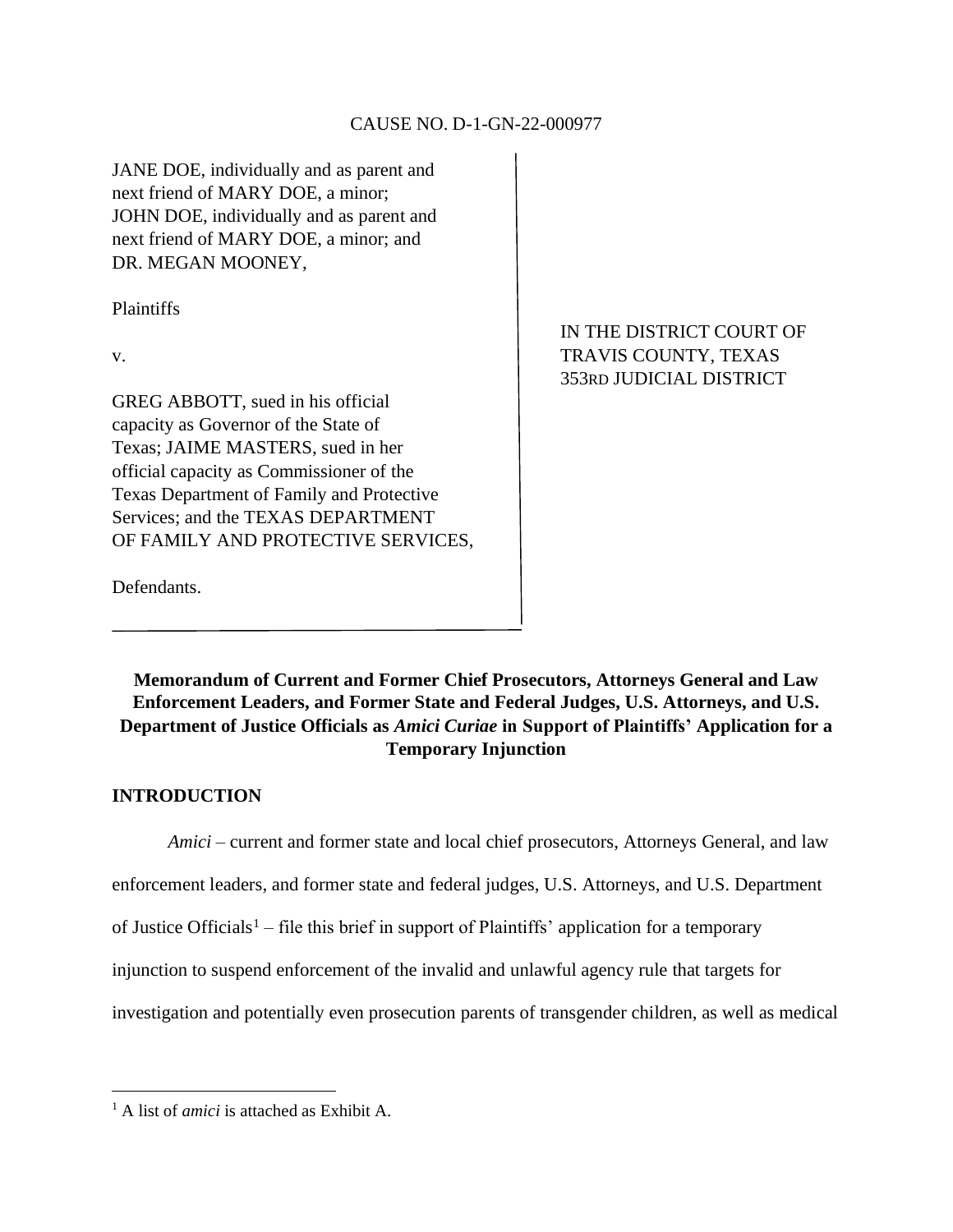and other professionals, based on efforts to seek, provide, or consent to recognized and approved gender-affirming medical care for children with gender dysphoria.<sup>2</sup>

#### **INTEREST OF** *AMICI CURIAE*

*Amici curiae* are current and former chief prosecutors, Attorneys General and law enforcement leaders, and former state and federal court judges, U.S. Attorneys, and U.S. Department of Justice officials, all of whom are committed to protecting the integrity of the justice system, upholding the Constitution and rule of law, and promoting safer and healthier communities.

*Amici* have decades of experience safeguarding public safety as well as the integrity of the American criminal justice and legal systems. They are united in the conviction that a core tenet of the pursuit of justice is the furtherance of fair and equitable policies and practices that comport with constitutional law and protect the well-being of members of their community.

Drawing on their collective experiences, *amici* recognize that trust in the rule of law and the justice system is the foundation for keeping communities safe. When anyone – let alone an already vulnerable group of individuals – is excluded from the law's protections, all members of our communities lose trust that the law is being applied uniformly and fairly. This loss of trust

<sup>&</sup>lt;sup>2</sup> *Amici* are aware that the Temporary Restraining Order in this case was appealed by Defendants and that the Plaintiffs filed a Motion to Dismiss that appeal. Appellee's Emergency Motion to Dismiss Appeal for Want of Jurisdiction, for Expedited Briefing, and for Reinstatement of Temporary Restraining Order, No. 03-22-00107-CV (Tex. App. – Austin [3d Dist.] Mar. 3, 2022). It is *amici's* understanding that the motion was granted, and the appeal has now been dismissed. As a result, and given the potential for a hearing and court action this week, *amici* are filing this brief now in an effort to bring the perspective of respected national prosecution and law enforcement leaders to a vitally important issue with grave implications for the safety and well-being of individuals and communities in Texas as well as around the country.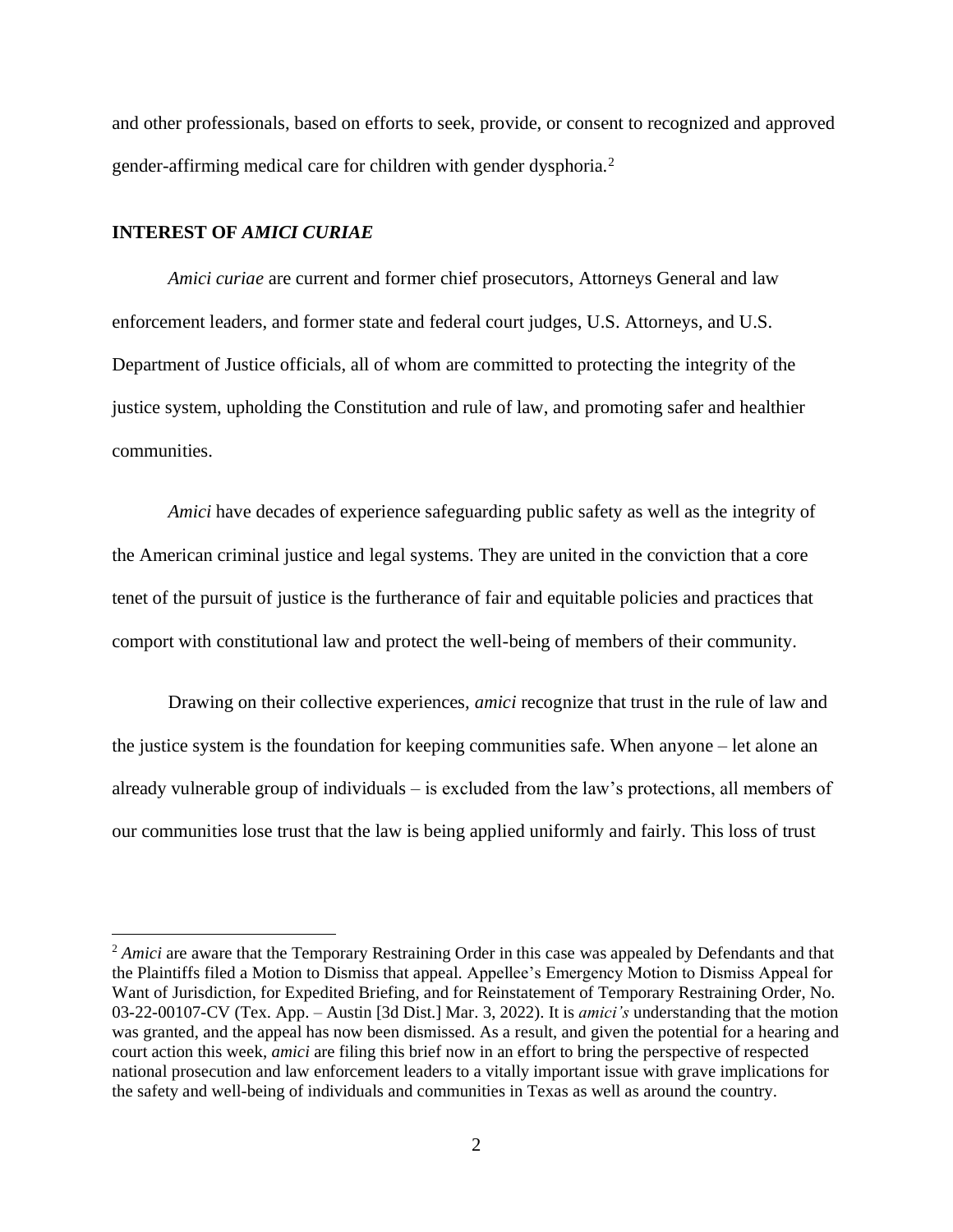inhibits the ability of law enforcement and stakeholders in the justice system to promote public safety.

The actions by Governor Abbott and the resulting adoption of new policies and rules (herein collectively referred to as "the directives") potentially criminalizing medically necessary gender-affirming healthcare and labeling this medical treatment as "child abuse" are of deep concern to *amici.* By singling out families with transgender children for government interference and opening the door to intrusions into the privacy of deeply personal medical care, while also triggering potential family separation and even prosecution based on clinically recommended treatment, Governor Abbott, Commissioner Masters, and the Texas Department of Family and Protective Services (DFPS) have profoundly threatened both public trust and the well-being of these children and their loved ones. Mandates and policies such as these create troubling and destructive barriers between members of vulnerable communities and law enforcement and will only increase the risk of victimization, abuse, and violence these individuals face.

# **BACKGROUND**

At issue in this case are a series of directives including a letter from the Texas Governor directing the DFPS Commissioner to conduct a "prompt and thorough investigation" of any reported instances of gender-affirming care as potential child abuse. These directives mandate reporting of minors who have or are receiving this treatment, as well as their parents, by "all licensed professionals who have direct contact with children" as well as "all members of the public." Governor Greg Abbott, *Letter to Commissioner Jaime Masters* (Feb. 22, 2022).<sup>3</sup> The Governor's letter referenced an earlier opinion by the Texas Attorney General concluding that

<sup>3</sup> [https://gov.texas.gov/uploads/files/press/O-MastersJaime202202221358.pdf.](https://gov.texas.gov/uploads/files/press/O-MastersJaime202202221358.pdf)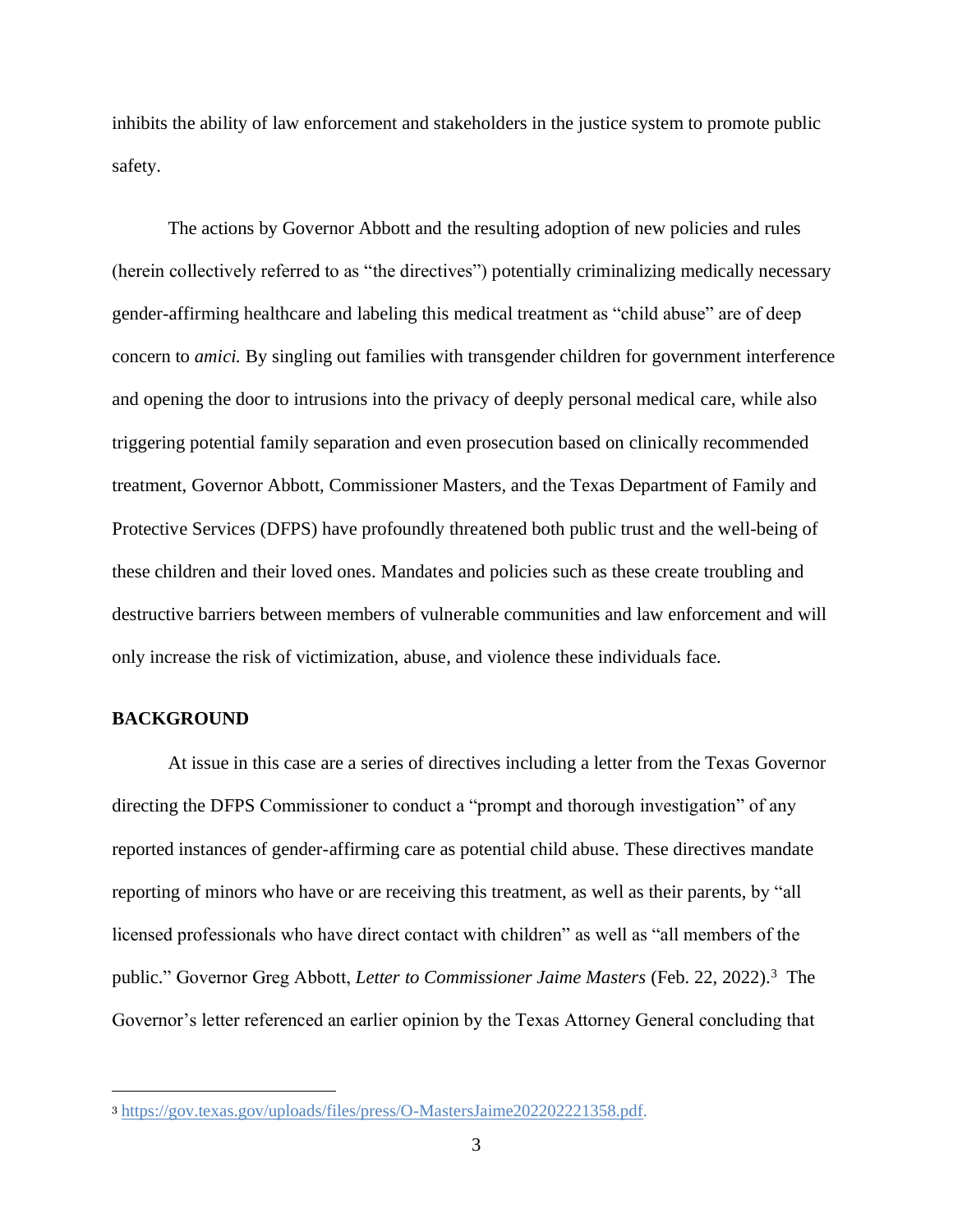medically approved treatment for minors with gender dysphoria could constitute child abuse under state law. Attorney General Opinion No. KP-0401 (Feb. 18, 2022).<sup>4</sup> The same day the Governor's letter was released, Texas DFPS announced that it would initiate investigations of potential child abuse consistent with the Attorney General's opinion.

DFPS immediately began investigating one of its own – Jane Doe, a caseworker who, following the Governor's directive, alerted her supervisor that she is the mother of a transgender child. This unjustified government intrusion into her family's most private affairs not only unfairly singled this family out for humiliation and harassment, but it also put at risk the parents' continued custody of their child, their right to pursue treatment for her diagnosed condition, and the employment of Jane Doe herself. Another plaintiff in this litigation, Dr. Megan Mooney, risks losing her medical practice and license based on her efforts to treat and care for transgender patients. All could potentially face criminal prosecution.

At issue in this case is not just injunctive relief for these plaintiffs, but also the broader question of the validity and enforcement of these directives statewide and, as this Court noted in its order, the potential for "prosecuting or referring for prosecution" these reports of purported abuse.

#### **ARGUMENT**

I. By Specifically Targeting Transgender Children, their Families, and Medical Professionals – and Intruding on their Right to Seek and Provide Approved Medical Care – the Defendants' Actions Undermine Community Trust and Threaten Public Safety

The directives at issue in this case target one of the most vulnerable populations in America – transgender youth. These mandates interject the government into personal healthcare

<sup>4</sup> [https://www.texasattorneygeneral.gov/sites/default/files/opinion-files/opinion/2022/kp-0401.pdf.](https://www.texasattorneygeneral.gov/sites/default/files/opinion-files/opinion/2022/kp-0401.pdf)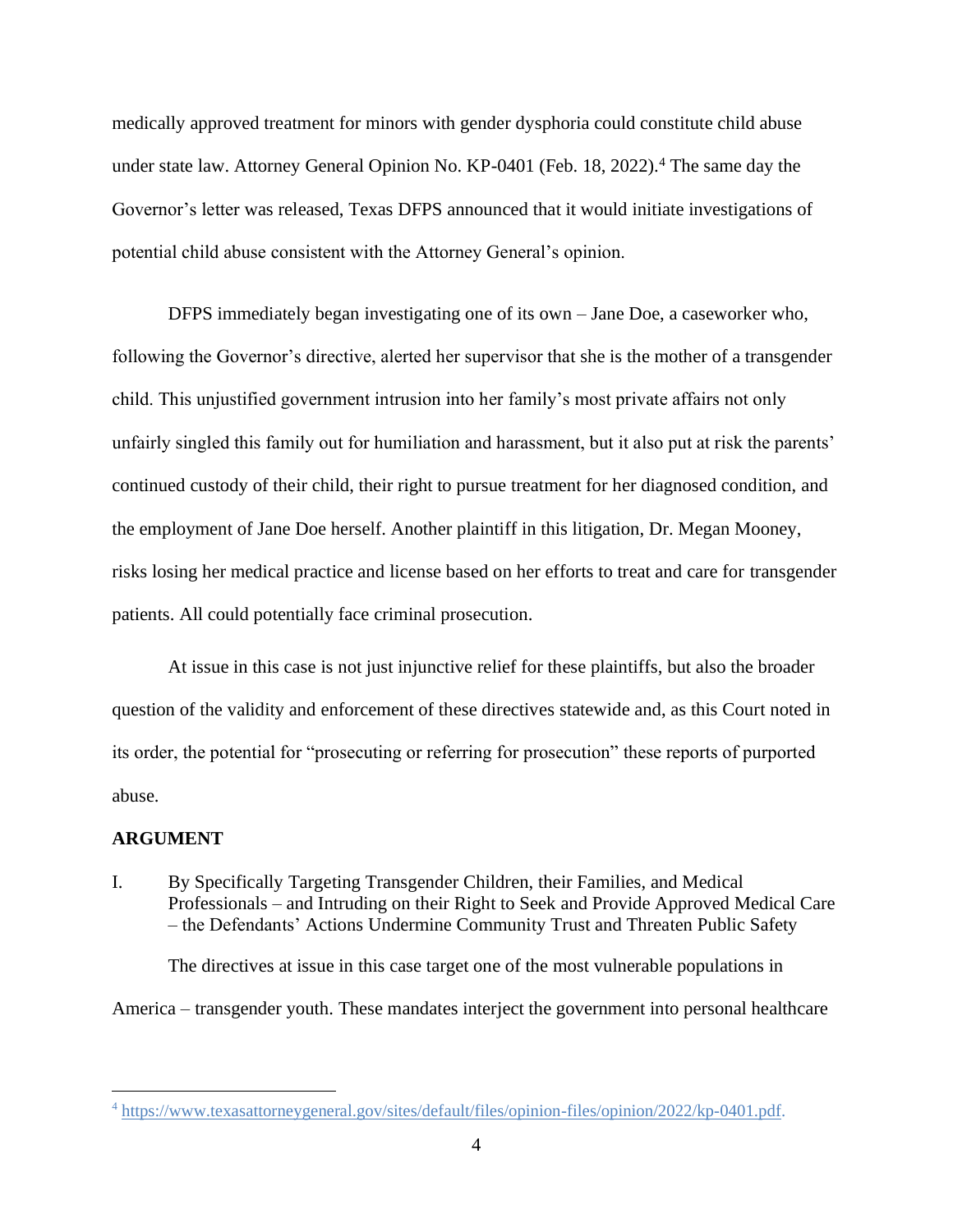decisions and punish parents who follow the medical guidance of qualified professionals in seeking care for their children, threatening them with investigation and even prosecution as child abusers. This intrusion also ensnares the doctors, social workers, counselors, and other individuals who are entrusted with providing critical foundational support for these children, forcing them to become mandatory reporters and subjecting them to their own adverse consequences. It also traps prosecutors and police officers, individuals charged with protecting the most vulnerable, by entangling them in potential criminal action triggered by child abuse reports from DFPS. All of these devastating actions occur under the auspices of the rule of law and turn what is often life-saving treatment for children into "child abuse." *See* Dawn Ennis, *Gender-Affirming Care Linked To Less Depression, Lower Suicide Risk For Trans Youth*, Forbes (Dec. 14, 2021).<sup>5</sup> If these directives are allowed to stand, many will legitimately question whether the law exists not to protect members of our community, but to harm them – and this inevitable conclusion will be felt most deeply by children who are already marginalized, along with their loving parents and professionals who have devoted their careers to serving those in need of care and support. These mandates will erode trust and faith in government, and it will diminish our ability to keep people safe.

Prosecutors and law enforcement officials rely on community trust and faith in the integrity of our legal system to perform their jobs. When the integrity of the rule of law — and people's belief in its even-handed application and enforcement — is undermined, it becomes more difficult for law enforcement officials and criminal justice leaders to maintain community trust and protect public safety. *See e.g.*, Tom R. Tyler & Jonathan Jackson, *Popular Legitimacy* 

<sup>5</sup> [https://www.forbes.com/sites/dawnstaceyennis/2021/12/14/gender-affirming-care-linked-to-less](https://www.forbes.com/sites/dawnstaceyennis/2021/12/14/gender-affirming-care-linked-to-less-depression-lower-suicide-risk-for-trans-youth/?sh=122ec0375d25)[depression-lower-suicide-risk-for-trans-youth/?sh=122ec0375d25.](https://www.forbes.com/sites/dawnstaceyennis/2021/12/14/gender-affirming-care-linked-to-less-depression-lower-suicide-risk-for-trans-youth/?sh=122ec0375d25)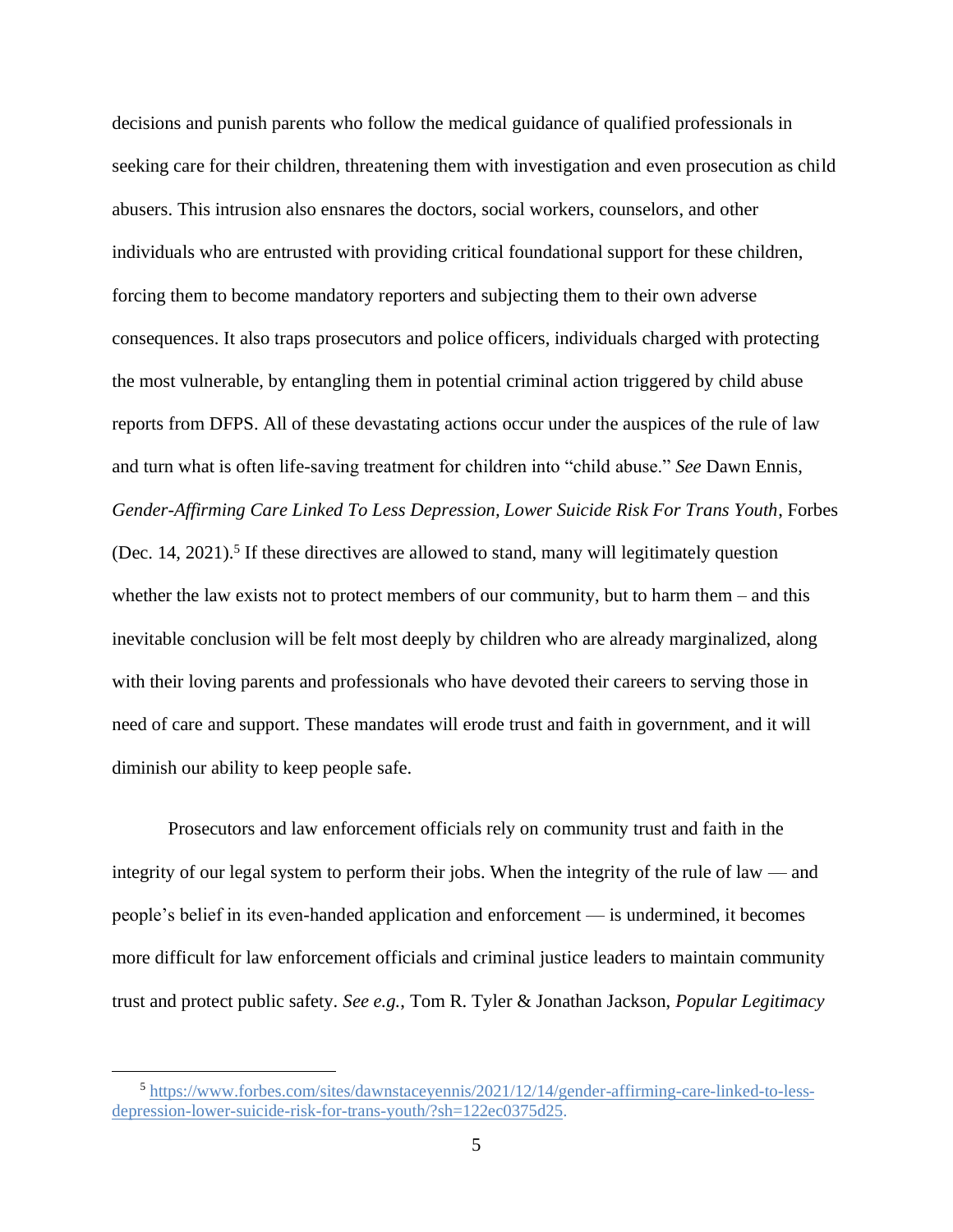*and the Exercise of Legal Authority: Motivating Compliance, Cooperation and Engagement*, 20 Psych., Pub. Pol'y & L. 78, 78–79 (2013); *Building Community Trust: Key Principles and Promising Practices in Community Prosecution and Engagement*, Fair and Just Prosecution

("Trust between the community and the prosecutor's office is essential to maintain the office's legitimacy and credibility").<sup>6</sup> When individuals lack confidence in legal authorities and view protective government agencies and officials, the lawyers who represent them, the police, the courts, and the law as illegitimate, they are less likely to report crimes, cooperate as witnesses, and accept police and judicial system authority. *See* Tom R. Tyler & Jeffrey Fagan, *Legitimacy and Cooperation: Why Do People Help the Police Fight Crime in Their Communities?*, 6 Ohio St. J. Crim. L. 231, 263 (2008). Unfair, discriminatory, and arbitrary practices by government officials erode essential community confidence and trust in law enforcement and our justice system. *See* Andrew Goldsmith, *Police Reform and the Problem of Trust*, 9 Theoretical Criminology 443, 456 (2005); Thomas C. O'Brien & Tom R. Tyler, *Rebuilding Trust Between Police & Communities Through Procedural Justice & Reconciliation*, 5 Behav. Sci. & Pol'y, 35 (2019).

By singling out transgender children and their families, and characterizing their private medical treatment and care as abuse, the Defendants create untold damage to the critical bonds of trust between our community and our entire governmental and law enforcement system. The Governor and DFPS have made clear that, despite the fact that gender-affirming care is medically approved and often lifesaving, they will ignore medical advice and target parents of some of the most vulnerable children in our community. These directives have expanded the

<sup>6</sup> *See* [https://www.fairandjustprosecution.org/staging/wp](https://www.fairandjustprosecution.org/staging/wp-content/uploads/2018/03/FJP_Brief_CommunityProsecution.pdf)[content/uploads/2018/03/FJP\\_Brief\\_CommunityProsecution.pdf.](https://www.fairandjustprosecution.org/staging/wp-content/uploads/2018/03/FJP_Brief_CommunityProsecution.pdf)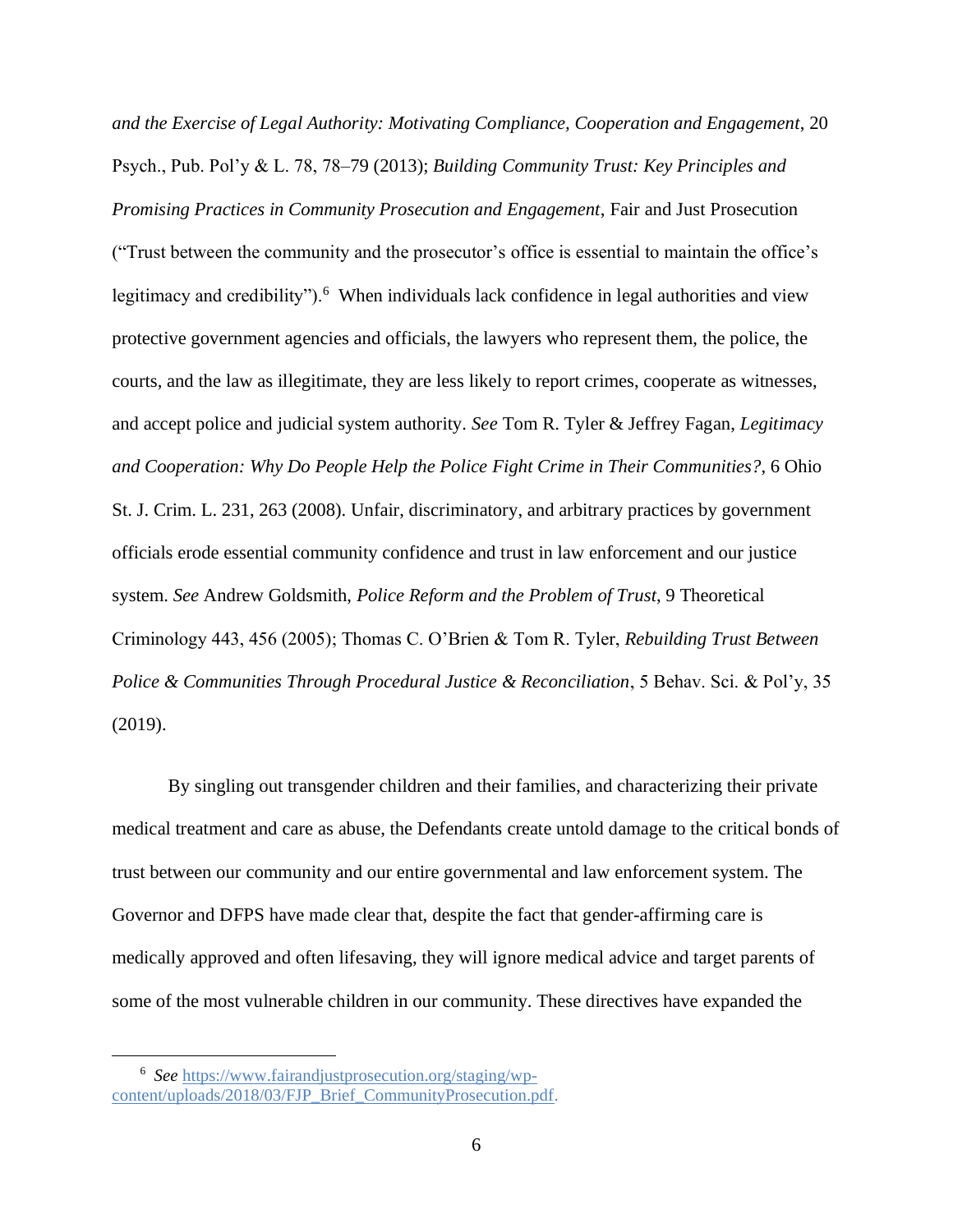definition of child abuse to include seeking gender-affirming treatment, which is recognized by the American Academy of Pediatrics and others as critical for transgender youth.<sup>7</sup> They have turned laws designed to protect vulnerable children into tools to attack them. And to make matters worse, doctors, service providers for children, and the public at large are all now entangled in this dystopian landscape as mandated reporters of this distorted conception of "abuse." Rather than focus on investigating parents who truly neglect and harm their children through actual abuse, these Texas officials seek to use the law to prevent life-saving measures for vulnerable children. Their edict is nothing short of perverse.

When we allow elected officials to subvert the law's protection and instead use it in oppressive ways – as is occurring here – we destroy any faith that the community may have in the government and its leaders. A community that believes the government is targeting loving families who are merely seeking medically approved healthcare for their children can have little faith that their government will protect them, any more than it would believe that a government targeting certain religions or races would protect them. And once members of our community believe that the government is working to oppress and harm people through the rule of law, they lose all faith in the integrity of enforcement of a system of laws. When our laws – and the

<sup>7</sup> While some have, sadly, chosen to stigmatize and dismiss care for transgender children, genderaffirming treatment is well-established and medically approved as appropriate and necessary by the American Academy of Pediatrics, American Psychological Association, Endocrine Society, the Texas Pediatric Society, and a host of others. American Academy of Pediatrics Policy Statement, *Ensuring Comprehensive Care and Support for Transgender and Gender-Diverse Children and Adolescents*, 142(4) Pediatrics (Oct. 2018)[, https://bit.ly/3HGMTwF;](https://bit.ly/3HGMTwF) American Psychological Association, *Resolution on Supporting Sexual/Gender Diverse Children and Adolescents in Schools* (2020), [https://bit.ly/3IPQb1Z;](https://bit.ly/3IPQb1Z) Endocrine Society, *Gender Dysphoria/Gender Incongruence Guideline Resources* (Sept. 2017), [https://bit.ly/3vJtysq;](https://bit.ly/3vJtysq) Texas Pediatric Society, AAP, Texas Pediatric Society Oppose Actions in Texas Threatening Health of Transgender Youth (Feb. 24, 2022), [https://bit.ly/3vI7tdy.](https://bit.ly/3vI7tdy) Just as it is hard to imagine that parents seeking chemotherapy and other medical treatment for a child diagnosed with cancer could face "child abuse" allegations and potential criminal prosecution, it should be equally unimaginable to suggest that parents and medical professionals seeking to treat a child with medically recognized gender-affirming care should be subject to the parade of horribles triggered by the Texas laws.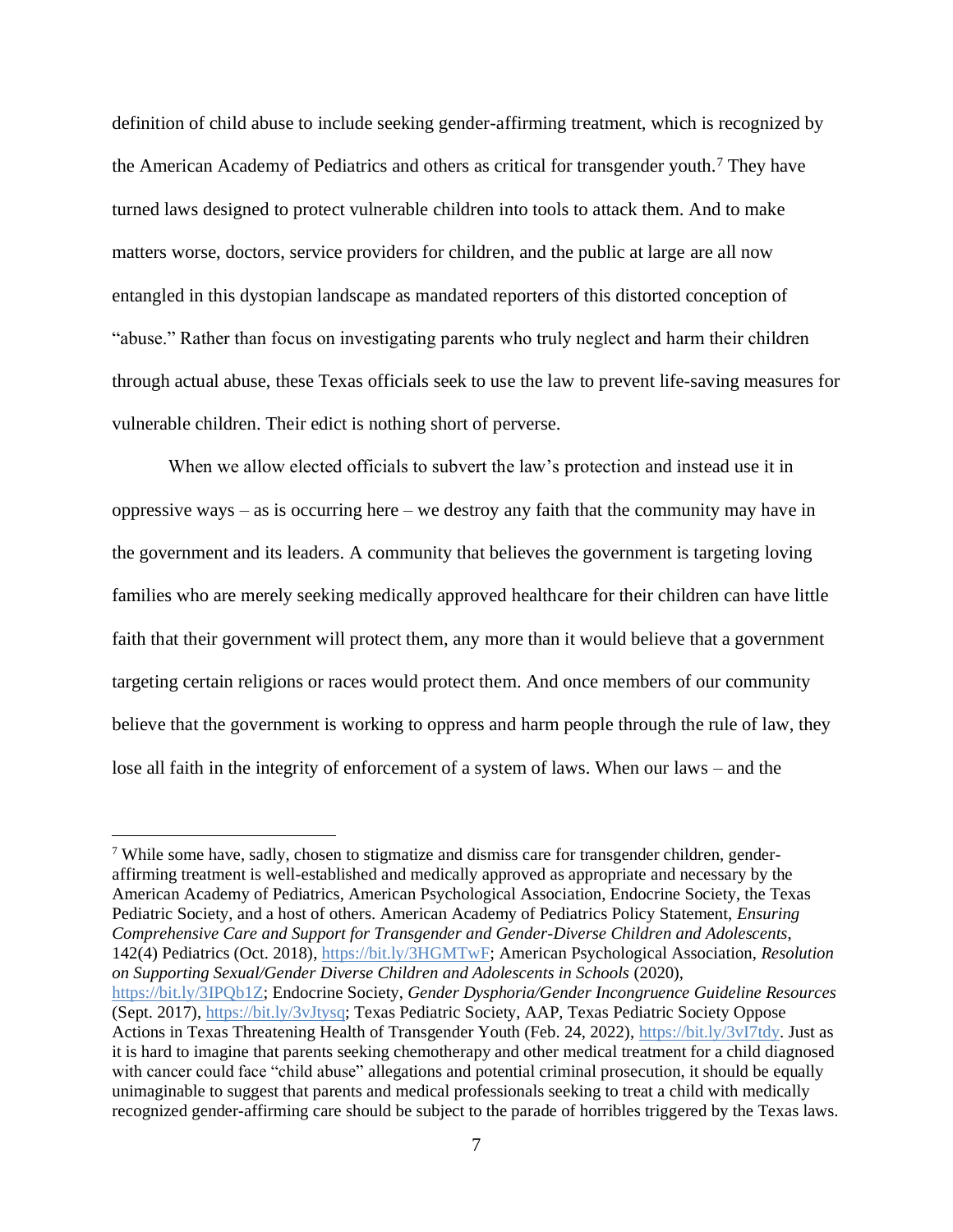government we entrust to enforce them – lack credibility, people will start ignoring the law and instead act without regard to the guideposts of our justice system. Some might act as individual vigilante enforcers rather than call the police, and others may simply conclude that legal protections do not exist and feel free to prey on vulnerable individuals who look, think, or behave differently – just as the Texas government is doing here. No one benefits when this lawlessness threatens to replace the norms of our criminal legal system.

It is not only those issuing the directives and opinions at issue – the Governor and the AG – or even DFPS, who will lose legitimacy with the public. Prosecutors and law enforcement leaders sworn to promote community safety and well-being will also lose moral authority. The public will likely infer that, when the highest elected officials in the State identify certain actions as abusive, police investigation and criminal prosecution will follow. If the public believes that the criminal justice system could use the law as a sword against the vulnerable, it will have little respect for the authority of prosecutors and law enforcement leaders. Members of the public will reasonably decline to cooperate in investigations, because they will be unsure that the criminal legal system has their best interests at heart. They will also be unwilling to report crimes. All of these consequences will erode public safety and trust in the rule of law.

Simply put, the Governor's, Attorney General's, and DFPS' directives have the potential to undermine trust in every level of government and law enforcement both within and outside of Texas. They have diminished the moral weight of the rule of law and called into question the ability of government actors to act as protectors, instead casting them as persecutors. *Amici* have significant concerns as to the long-term impact this will have on our legal system and public safety – and the adverse ripple effects that will inevitably be felt not simply in the state of Texas.

8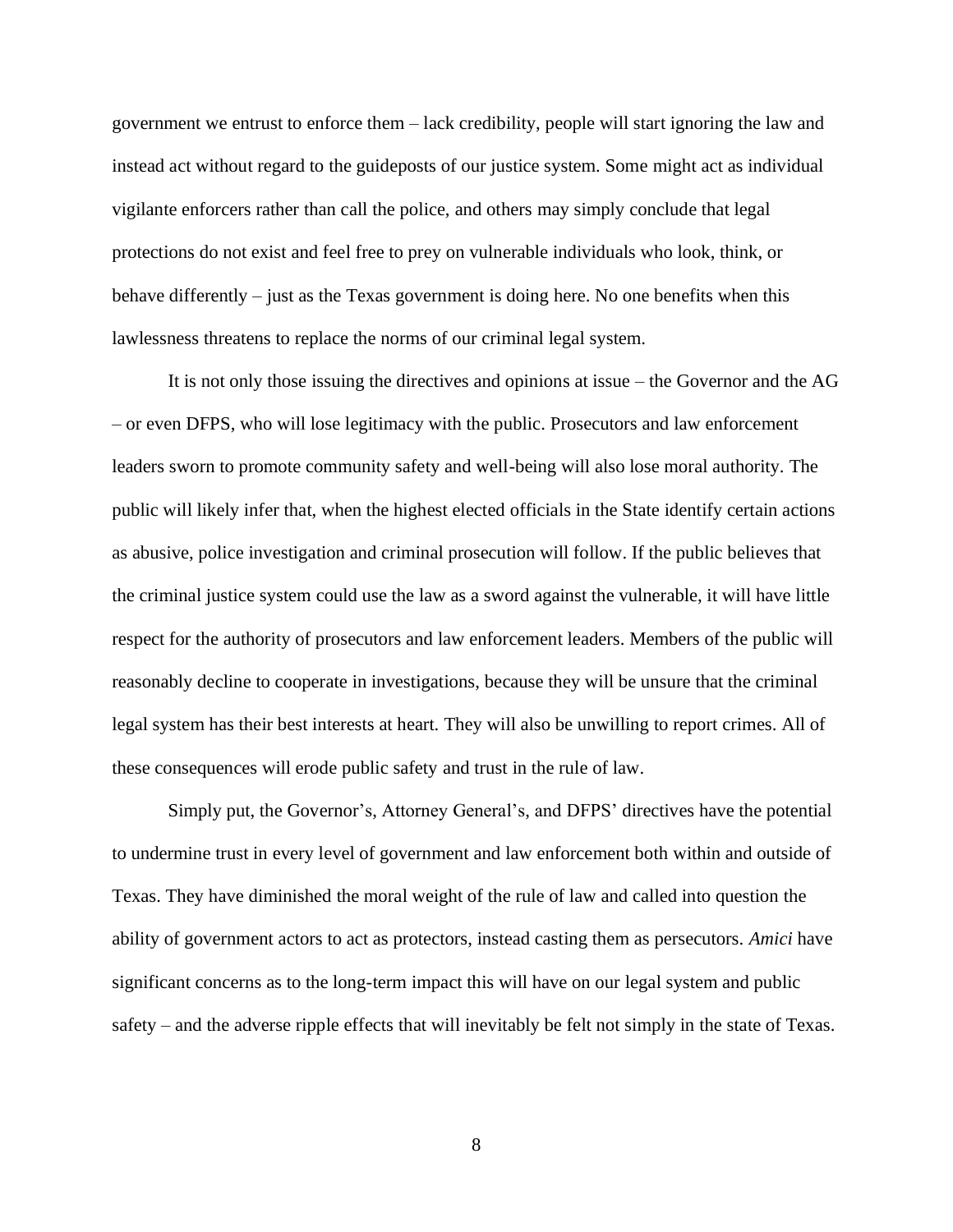II. The Defendants' Actions Will Increase the Risk of Violence and Abuse Against Transgender Children by Isolating Them from the Protection of the Criminal Justice System

In addition to eroding community trust, the Defendants' targeting of transgender children and their families will isolate these already vulnerable individuals from the protection of the criminal legal system. Transgender people, including transgender teens, are already significantly more likely to be abused, harassed, and attacked than their cisgender peers. One study using data from the 2017-2018 National Crime Victimization Survey concluded that transgender people are over four times as likely to be subjected to personal violence than cisgender people, and households with transgender members are more than twice as likely to be the victims of property crimes. Andrew R. Flores, Ilan H. Meyer, Lynn Langton, and Jody L. Herman, *Gender Identity Disparities in Criminal Victimization,* 111 American Journal of Public Health 4 (2021).<sup>8</sup> Transgender high school students show similar vulnerability, and studies of the prevalence of violent victimization among them reveal substantially higher rates than found in cisgender students. Michelle M. Johns, et al., *Transgender Identity and Experiences of Violence Victimization, Substance Use, Suicide Risk, and Sexual Risk Behaviors Among High School Students — 19 States and Large Urban School Districts, 2017*, 68 Morbidity and Mortality Weekly Report 67 (Jan. 25, 2019).<sup>9</sup> For example, 23.8 percent of transgender students interviewed had been forced to have sexual intercourse at some point, and 26.4 percent experienced physical dating violence. *Id*.

The Defendants' actions make it significantly more difficult for law enforcement to protect transgender children and their families from this abuse. If transgender children and their

<sup>8</sup> [https://escholarship.org/uc/item/7c3704zg#main.](https://escholarship.org/uc/item/7c3704zg#main)

<sup>&</sup>lt;sup>9</sup> https://www.ncbi.nlm.nih.gov/pmc/articles/PMC6348759/# ffn sectitle.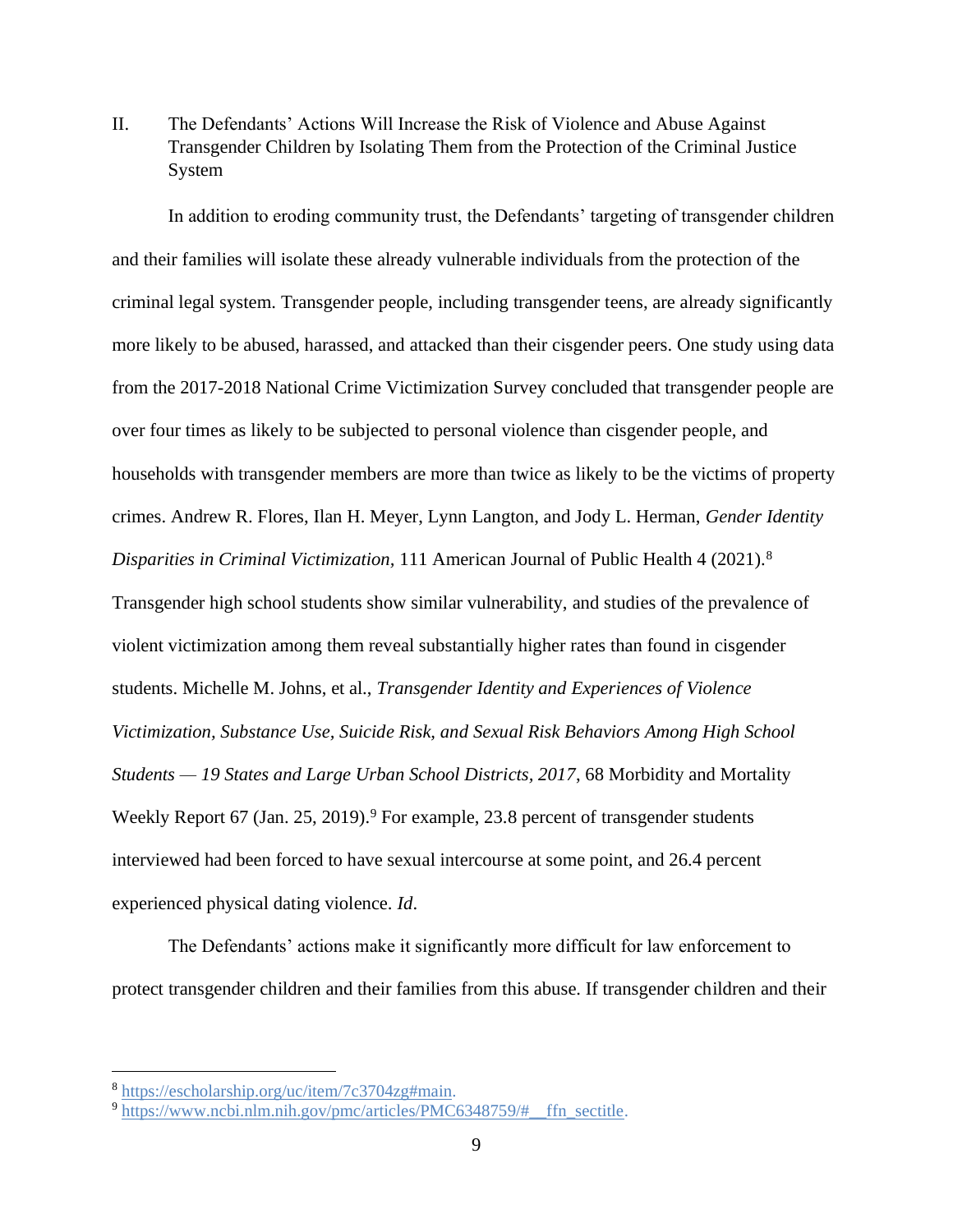families know that the police, teachers, and school officials are an integral part of abuse reports that are filed against them as they seek critical medical care, they will be significantly less likely to seek help or redress when they become the victims of crime.

This same phenomenon occurs in other communities who constantly live under the threat of family separation or criminal charges. Fearing deportation, many undocumented persons do not seek help from the police when they are victimized. Nik Theodore, *Insecure Communities: Latino Perceptions of Police Involvement in Immigration Enforcement,* Policy Link, (2013) at 5- 6 (study concluding that undocumented persons are significantly less likely to contact the police when victimized . . . the "increased involvement of police in immigration enforcement has significantly heightened the fears many Latinos have of the police . . . exacerbating their mistrust of law enforcement authorities");<sup>10</sup> Min Xie & Eric P. Baumer, *Neighborhood Immigrant Concentration and Violent Crime Reporting to the Police: A Multilevel Analysis of Data from the National Crime Victimization Survey*, 57 Criminology 237, 249 (2019) (concluding that communities with a high concentration of recent immigrants are significantly less likely to report victimization to the police).<sup>11</sup> This understandable lack of cooperation has exacerbated the vulnerability of the undocumented, as they and their family members are increasingly selected as low-risk targets for criminal activity. *See* Elizabeth Fussell, *The Deportation Threat Dynamic*  and Victimization of Latino Migrants: Wage Theft and Robbery, 52 Soc. Q. 593, 610 (2011).<sup>12</sup> If

<sup>10</sup> [https://perma.cc/XEE8-P42V.](https://perma.cc/XEE8-P42V)

<sup>11</sup> [https://perma.cc/QS5R-K867.](https://perma.cc/QS5R-K867)

<sup>&</sup>lt;sup>12</sup> Similarly, sex workers who are under threat of arrest and prosecution often decline to report abuse, thefts, or violent crimes to the police. Fabian Luis Fernandez, *Hands Up: A Systematized Review Of Policing Sex Workers In The U.S.*, Yale University School of Public Health Theses 1085 (2016), https://elischolar.library.yale.edu/cgi/viewcontent.cgi?article=1084&context=ysphtdl. Without the protection of law enforcement, sex workers are also substantially more likely to become victims of violence, including by clients and intimate partners. Lucy Platt, et al., *Associations between sex work laws and sex workers' health: A systematic review and meta-analysis of quantitative and qualitative studies*, Plos Medicine (2018), [https://journals.plos.org/plosmedicine/article?id=10.1371/journal.pmed.1002680.](https://journals.plos.org/plosmedicine/article?id=10.1371/journal.pmed.1002680)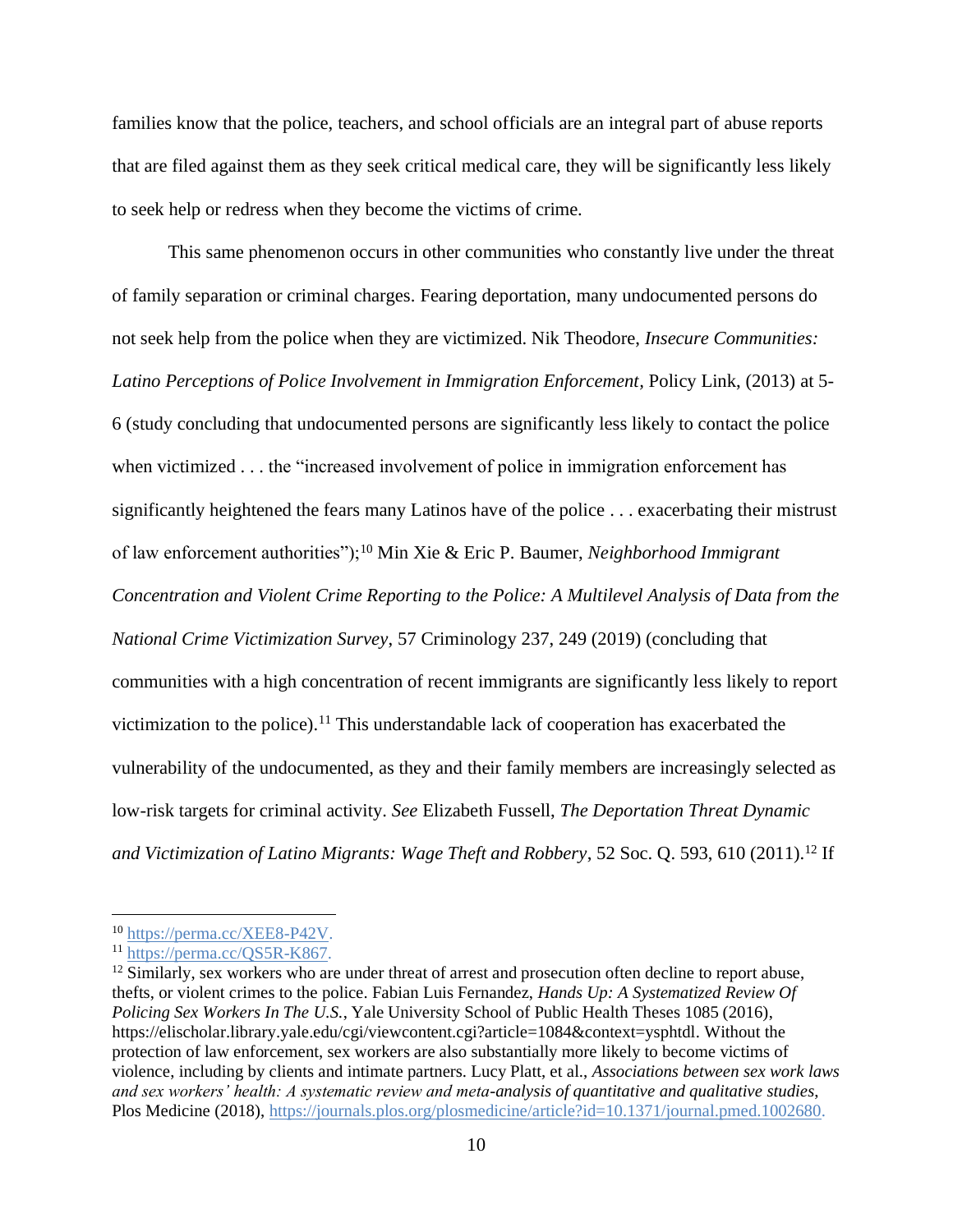this court fails to intervene, transgender children and their families could suffer the same consequences.

#### III. Conclusion

The Texas directives at issue in this case threaten the very core of our system of justice and threaten to erode the foundational trust in government that is integral to promoting public safety. They subvert the moral weight of the rule of law and replace it with deeply troubling judgments and unfounded assumptions grounded in bias. In so doing, the directives destroy community trust in the integrity of our laws, government institutions, and the legitimacy of those entities charged with protecting the most vulnerable. Instead of safeguarding transgender children, it discourages them from seeking our protection and puts them at risk. *Amici* – individuals committed to public safety who have devoted decades to the service, protection, and well-being of others – cannot stand idly by as this occurs. We therefore ask this court to enjoin the Texas directives.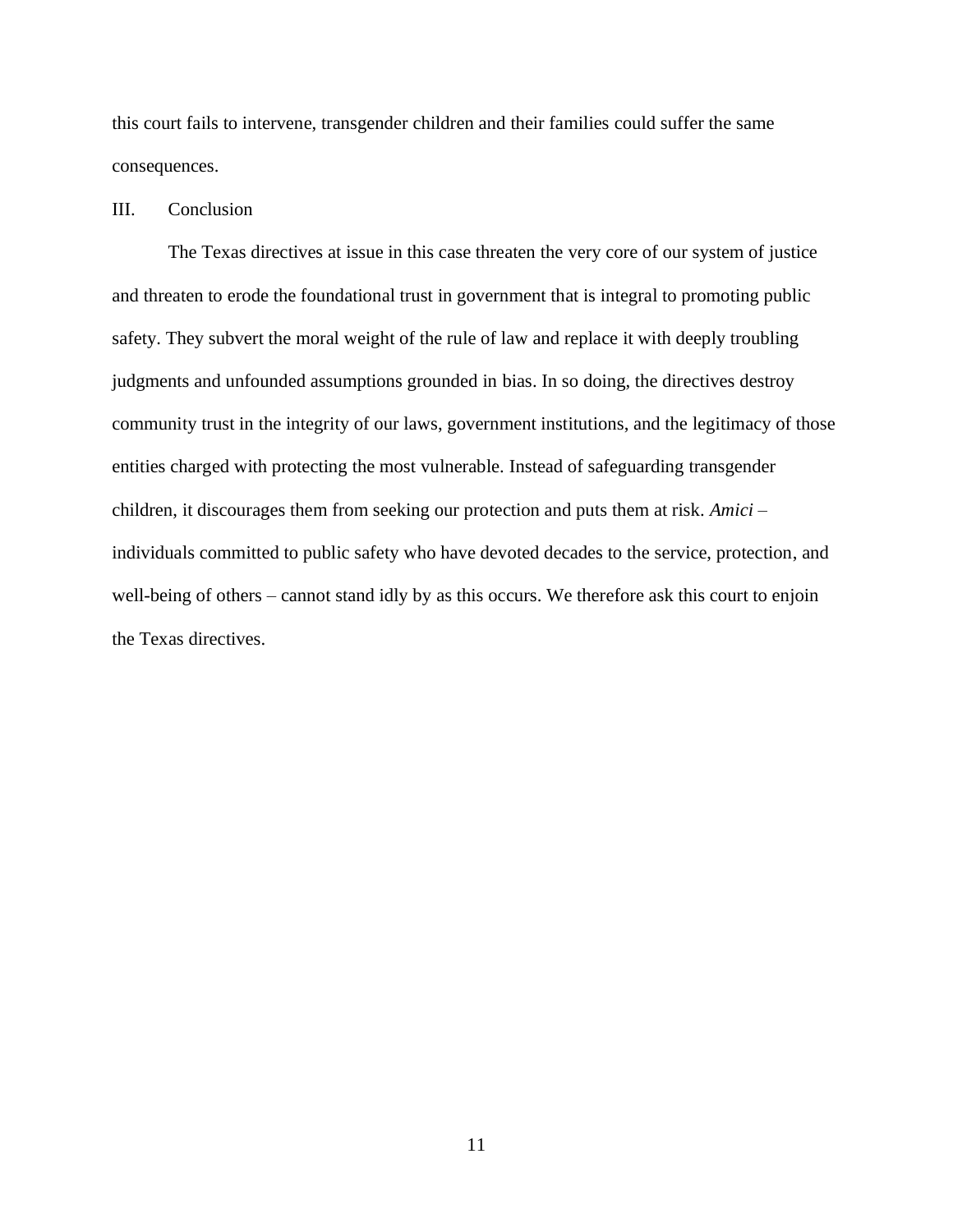# **APPENDIX A LIST OF** *AMICI*

## **Roy L. Austin, Jr.**

Former Deputy Assistant Attorney General, Civil Rights Division, U.S. Department of Justice Former Deputy Assistant to President Obama for the Office of Urban Affairs, Justice, and Opportunity (White House Domestic Policy Council)

## **Wesley Bell**

Prosecuting Attorney, St. Louis County, Missouri

#### **Buta Biberaj**

Commonwealth's Attorney, Loudoun County, Virginia

## **Richard Biehl**

Former Chief, Dayton Police Department, Ohio

#### **Shay Bilchik**

Director Emeritus, Center for Juvenile Justice Reform, McCourt School of Public Policy, Georgetown University Former Associate Deputy Attorney General, U.S. Department of Justice Former Administrator, Office of Juvenile Justice and Delinquency Prevention, U.S. Department of Justice Former Chief Assistant State Attorney, Miami-Dade County, Florida

## **Sherry Boston**

District Attorney, DeKalb County, Georgia

#### **Chesa Boudin**

District Attorney, City and County of San Francisco, California

## **RaShall Brackney, Ph.D.**

Former Chief, Charlottesville Police Department, Virginia

## **Alvin Bragg**

District Attorney, New York County (Manhattan), New York

## **Joseph Brann**

Former Chief, Hayward Police Department, California Former Director, Office of Community Oriented Policing Services, U.S. Department of Justice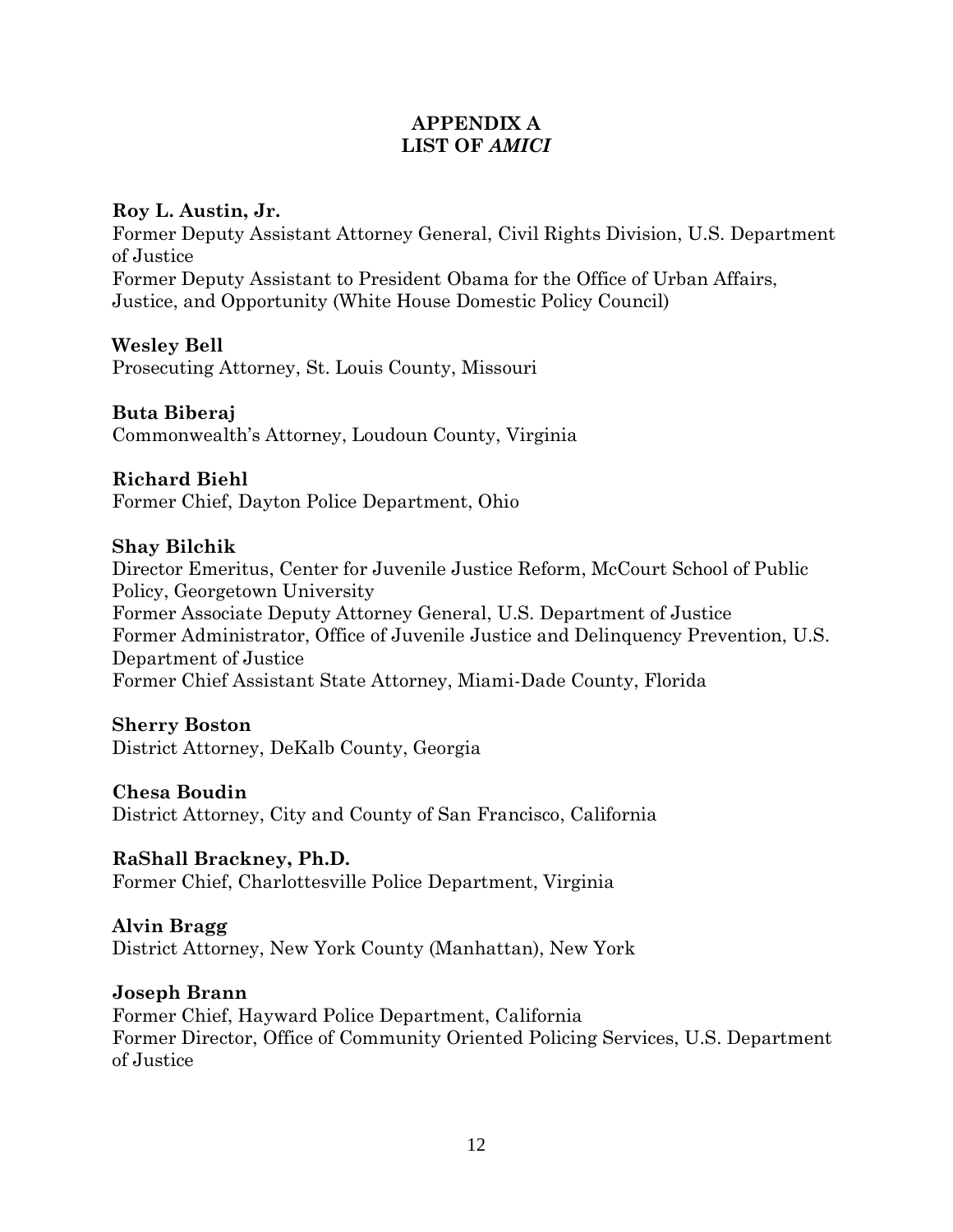**Aisha Braveboy** State's Attorney, Prince George's County, Maryland

**Bobbe J. Bridge** Former Justice, Supreme Court, Washington

**Jim Bueermann** Former Chief, Redlands Police Department, California Former President, National Police Foundation

**Leevin Camacho** Attorney General, Guam

**Doug Chin** Former Lieutenant Governor, Hawaii Former Attorney General, Hawaii

**John Choi** County Attorney, Ramsey County (St. Paul), Minnesota

**Jerry Clayton** Sheriff, Washtenaw County (Ann Arbor), Michigan

**Dave Clegg** District Attorney, Ulster County, New York

**Laura Conover** County Attorney, Pima County (Tucson), Arizona

**Brendan Cox** Former Chief, Albany Police Department, New York

**John Creuzot** District Attorney, Dallas County, Texas

**Satana Deberry**  District Attorney, Durham County, North Carolina

**Parisa Dehghani-Tafti** Commonwealth's Attorney, Arlington County and the City of Falls Church, Virginia

**Steve Descano** Commonwealth's Attorney, Fairfax County, Virginia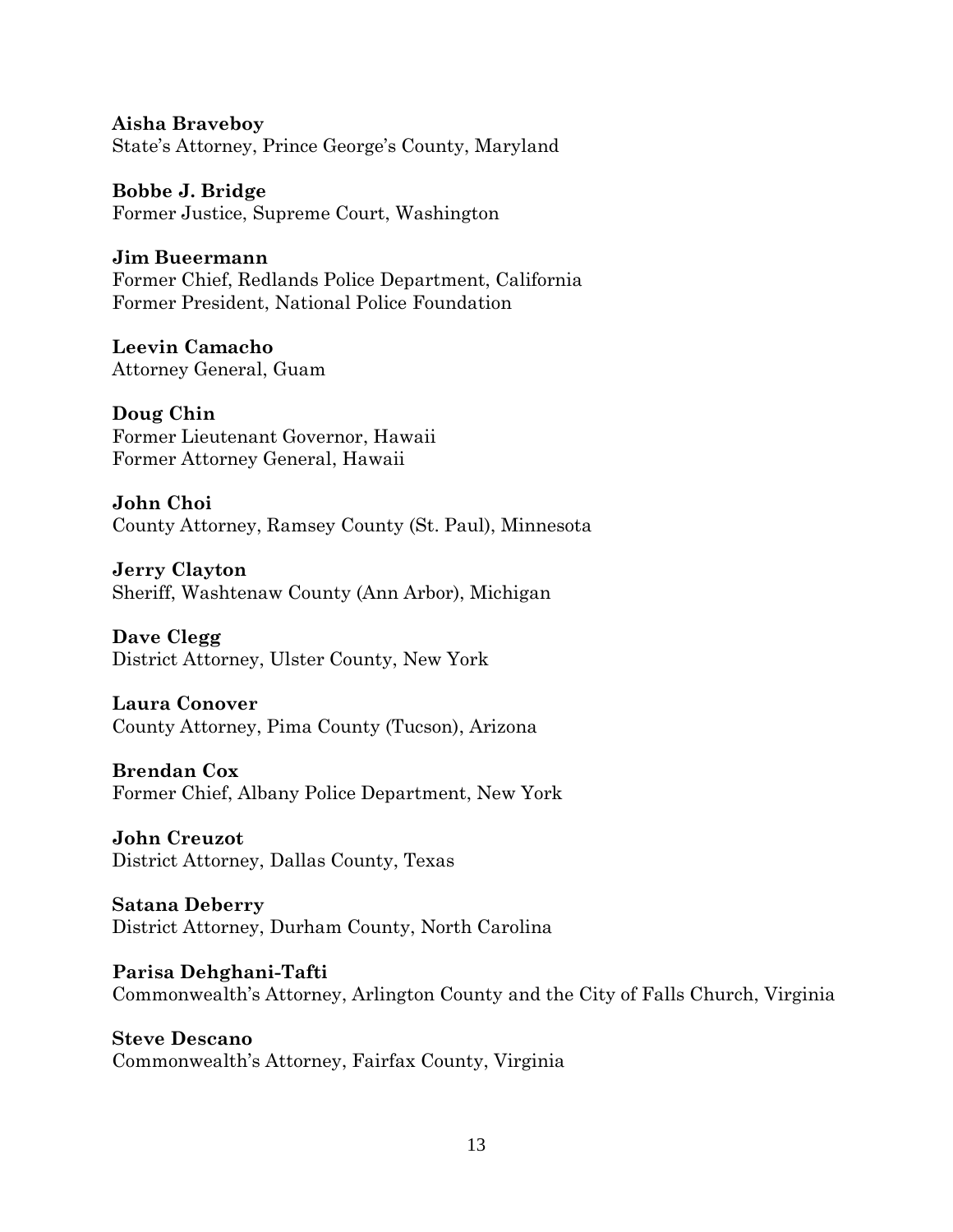**Thomas J. Donovan, Jr.** Attorney General, Vermont

**Michael Dougherty**  District Attorney, 20th Judicial District (Boulder), Colorado

**Mark Dupree** District Attorney, Wyandotte County (Kansas City), Kansas

**Matt Ellis** District Attorney, Wasco County, Oregon

**Keith Ellison** Attorney General, Minnesota

**Ramin Fatehi** Commonwealth's Attorney, City of Norfolk, Virginia

**Kimberly M. Foxx** State's Attorney, Cook County (Chicago), Illinois

**William Royal Furgeson, Jr.** Former Judge, U.S. District Court, Western District of Texas

**Gil Garcetti** Former District Attorney, Los Angeles County, California

**Kimberly Gardner** Circuit Attorney, City of St. Louis, Missouri

**Stan Garnett** Former District Attorney, 20th Judicial District (Boulder), Colorado

**Delia Garza** County Attorney, Travis County, Texas

**José Garza** District Attorney, Travis County, Texas

**George Gascón**

District Attorney, Los Angeles County, California Former District Attorney, City and County of San Francisco, California Former Chief, San Francisco Police Department, California Former Chief, Mesa Police Department, Arizona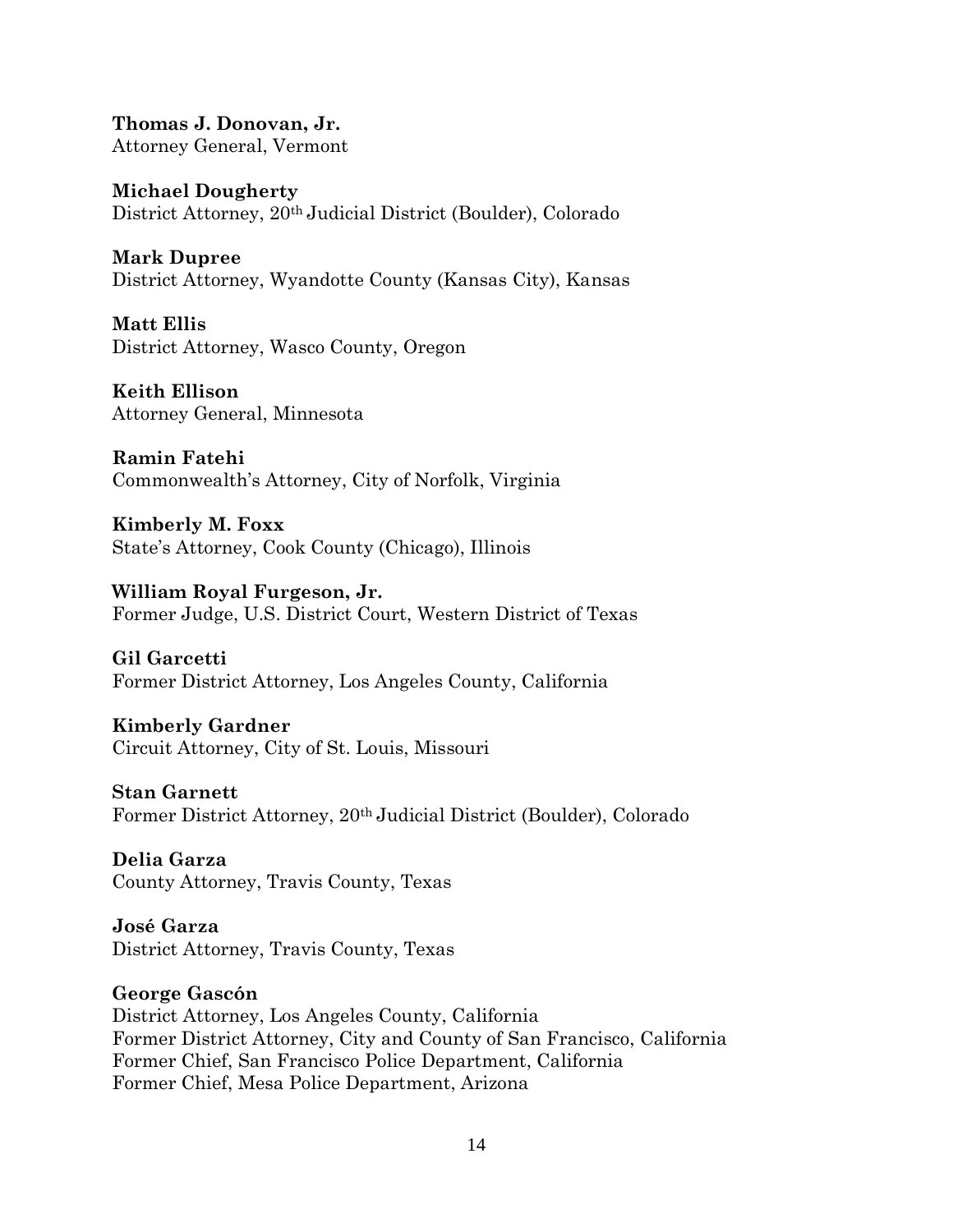**Sarah F. George** State's Attorney, Chittenden County (Burlington), Vermont

**Nancy Gertner** Former Judge, U.S. District Court, District of Massachusetts

**Sim Gill** District Attorney, Salt Lake County, Utah

**Diane Goldstein** Executive Director, Law Enforcement Action Partnership (LEAP)

**Joe Gonzales** District Attorney, Bexar County (San Antonio), Texas

**Deborah Gonzalez** District Attorney, Western Judicial Circuit (Athens), Georgia

**Eric Gonzalez** District Attorney, Kings County (Brooklyn), New York

**Mark Gonzalez** District Attorney, Nueces County (Corpus Christi), Texas

**Emily Jane Goodman** Former Justice, Supreme Court, New York

**Christian Gossett** District Attorney, Winnebago County, Wisconsin

**Andrea Harrington**  District Attorney, Berkshire County, Massachusetts

**David J. Hickton** Former U.S. Attorney, Western District of Pennsylvania

**John Hummel** District Attorney, Deschutes County, Oregon

**Natasha Irving** District Attorney, 6th Prosecutorial District, Maine

**Kathleen Jennings** Attorney General, Delaware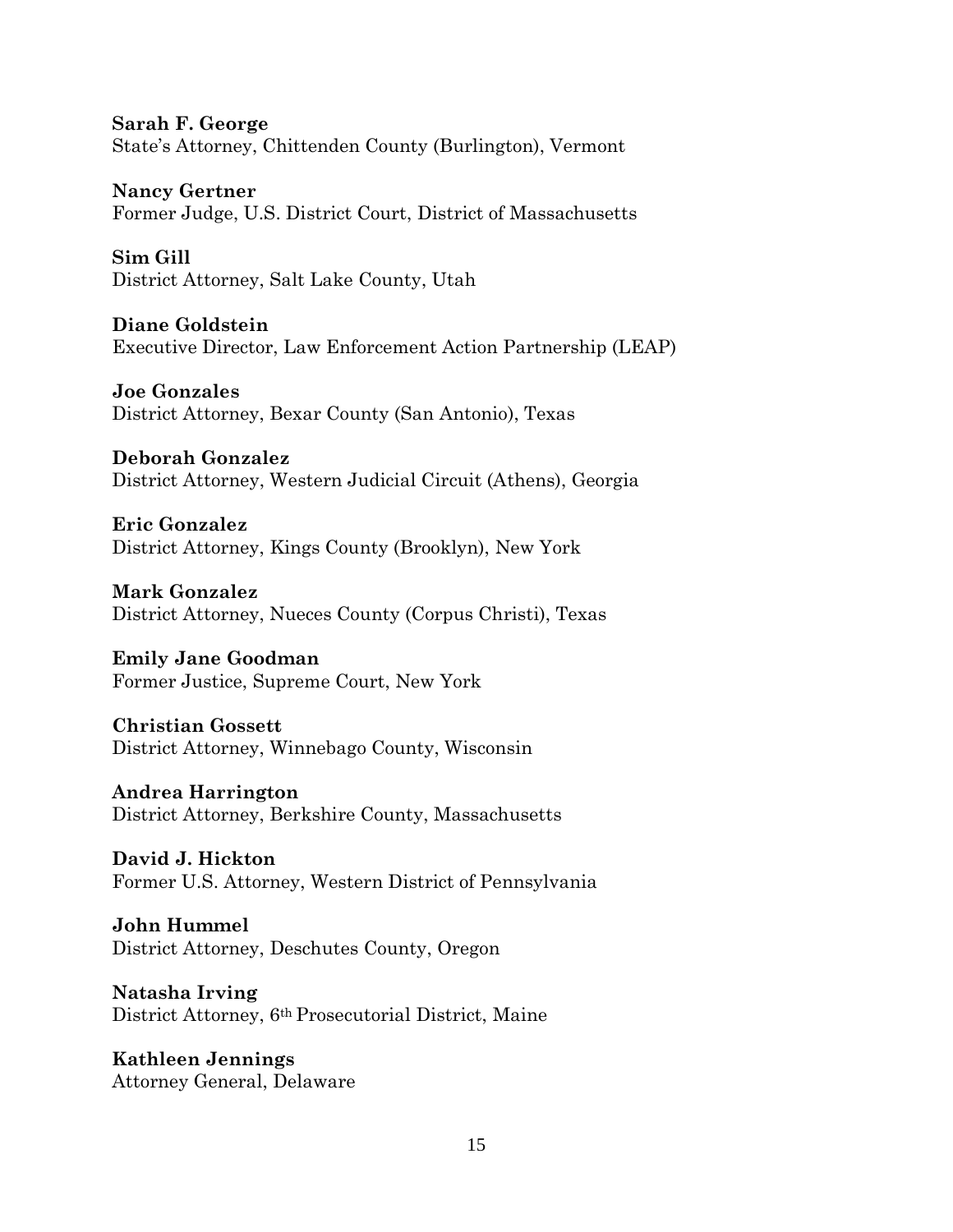**Steven Kirkland**  Former Judge, U.S. District Court, District of Texas

**Zach Klein** City Attorney, Columbus, Ohio

**Justin F. Kollar** Former Prosecuting Attorney, County of Kaua'i, Hawaii

**Lawrence Krasner** District Attorney, Philadelphia, Pennsylvania

# **Miriam Aroni Krinsky**

Former Assistant U.S. Attorney, Criminal Appellate Chief, and General Crimes Chief, U.S. Attorney's Office for the Central District of California Former Chair, Solicitor General's Advisory Group on Appellate Issues

**Rebecca Like** Acting Prosecuting Attorney, County of Kaua'i, Hawaii

**Karen Loeffler** Former U.S. Attorney, District of Alaska

**Patricia A. Madrid** Former Attorney General, New Mexico

**Brian S. Mason** District Attorney, 17th Judicial District, Colorado

**Beth McCann** District Attorney, 2nd Judicial District (Denver), Colorado

**Barbara McQuade**  Former U.S. Attorney, Eastern District of Michigan

**Christian D. Menefee** County Attorney, Harris County, Texas

**Spencer Merriweather** District Attorney, Mecklenburg County (Charlotte), North Carolina

**Brian Middleton** District Attorney, Fort Bend County, Texas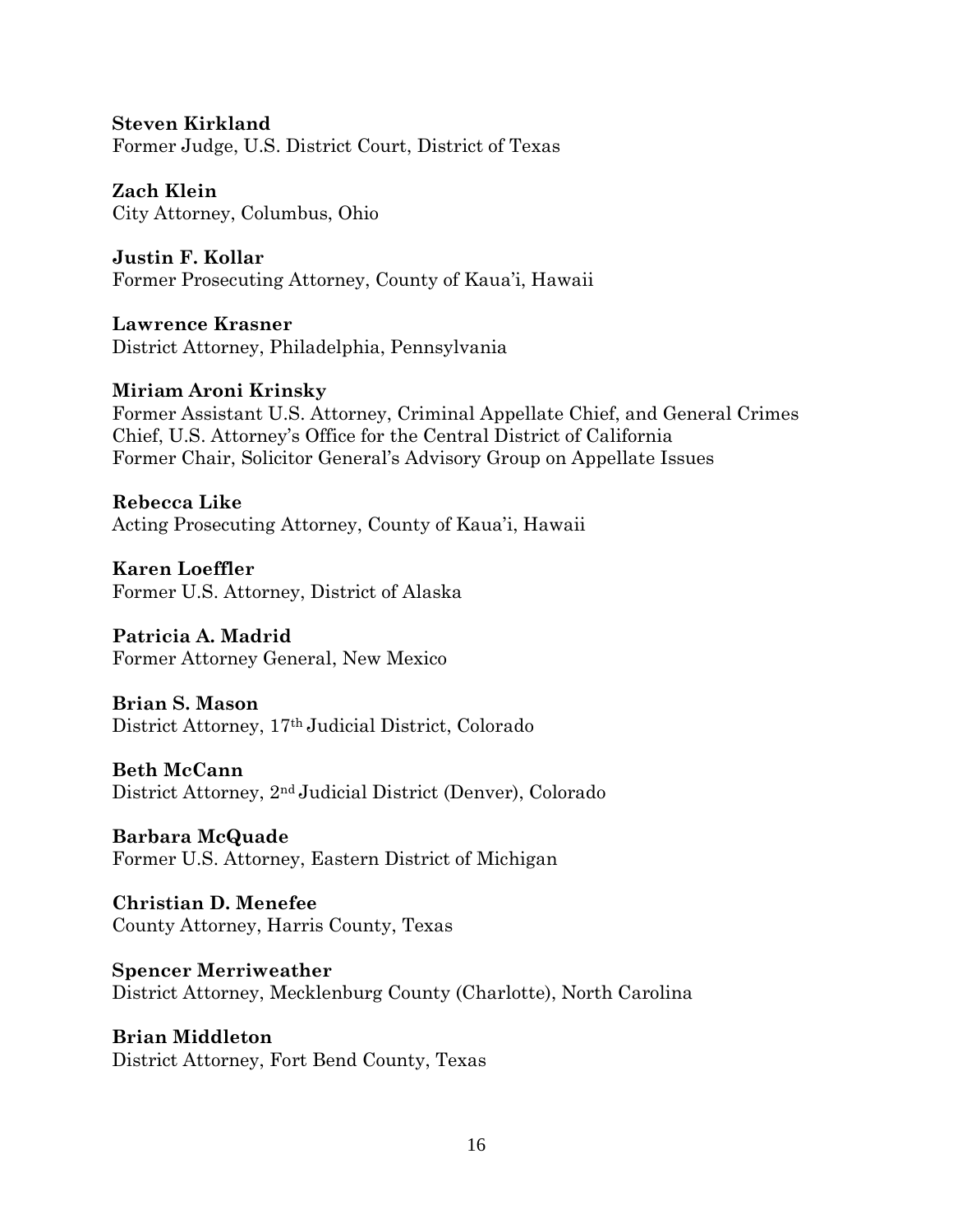**Jody Owens** District Attorney, Hinds County, Mississippi

**Alonzo Payne** District Attorney, 12th Judicial District (San Luis), Colorado

**Joseph Platania** Commonwealth's Attorney, City of Charlottesville, Virginia

**Abdul D. Pridgen** Chief, San Leandro Police Department, California Former Chief, Seaside Police Department, California

**Karl A. Racine** Attorney General, District of Columbia

**Ira Reiner** Former District Attorney, Los Angeles County, California Former City Attorney, Los Angeles, California

**Eric Rinehart** State's Attorney, Lake County, Illinois

**Jeff Rosen** District Attorney, Santa Clara County, California

**Marian Ryan** District Attorney, Middlesex County, Massachusetts

**Dan Satterberg** Prosecuting Attorney, King County (Seattle), Washington

**Eli Savit** Prosecuting Attorney, Washtenaw County (Ann Arbor), Michigan

**Shira A. Scheindlin** Former Judge, U.S. District Court, Southern District of New York

**Carol Siemon** Prosecuting Attorney, Ingham County (Lansing), Michigan

**David Soares** District Attorney, Albany County, New York